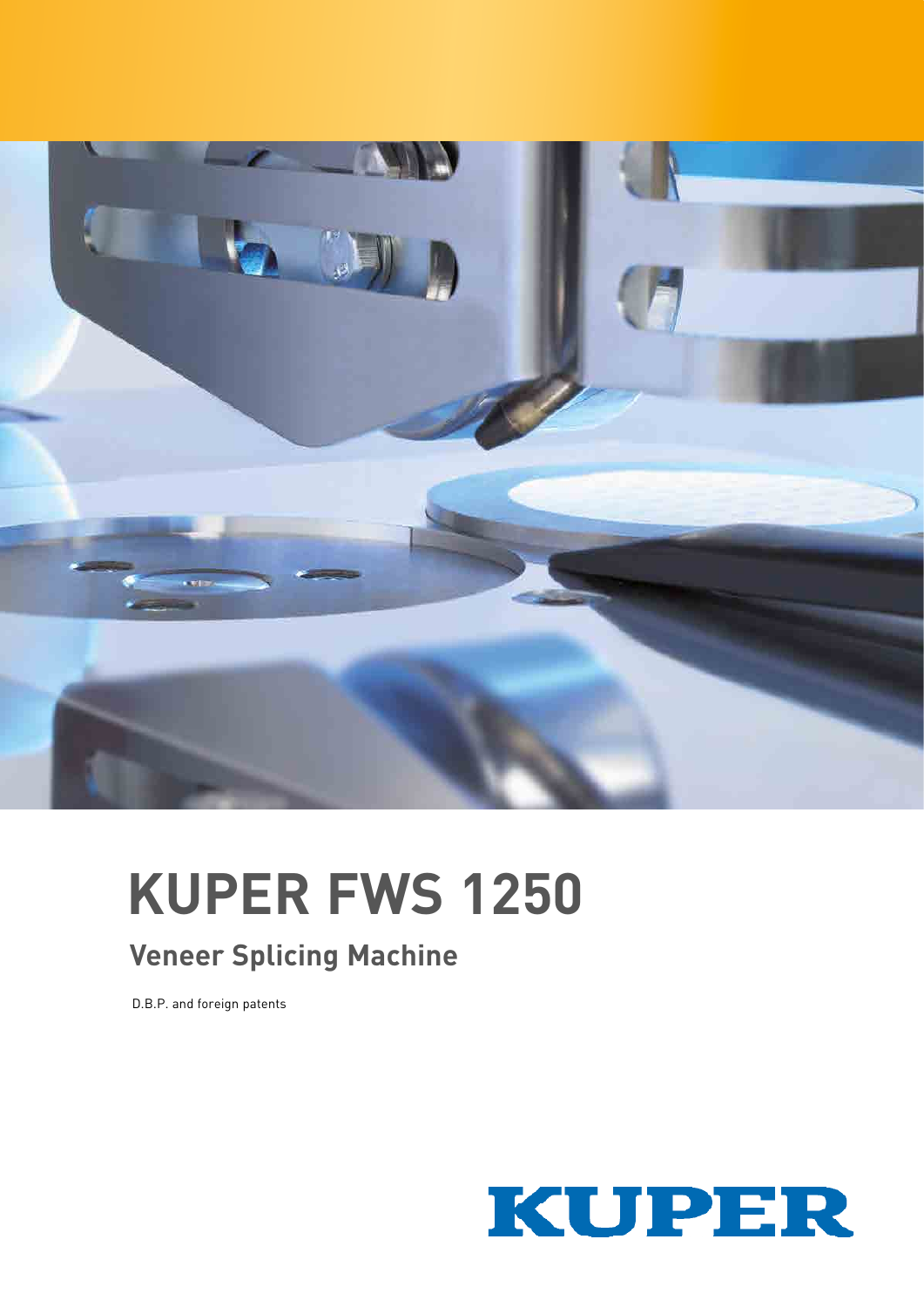### **KUPER FWS 1250**

### Zig-Zag Veneer Splicing Machine for bigger quantities.

#### **Perfectly suiting the industry.**

The new generation of the KUPER zig-zag veneer splicing machines with their convincing new design and improved technical details.

#### KUPER FWS 1250 – fast & precise.

- **NEW: Customized User Interface intuitive work,** as with all KUPER machines
- $\blacksquare$  etremely fast and precise ideal for industrial production
- **user friendly PL-Control**
- **tight joints, strong adhesion and tear resistance** are guaranteed, also for extremely wavy veneers

#### Advantages at a glance

- **t** touchpanel to control the main functions: heating power in standstill and operating mode
- **propriengle** pneumatical lifting of the glueing head
- **disc drive with tolerance compensating mechanism**
- start function via optical light sensor
- **Proprient Proprints** pneumatically driven thread break-off roller
- **maintenance friendly**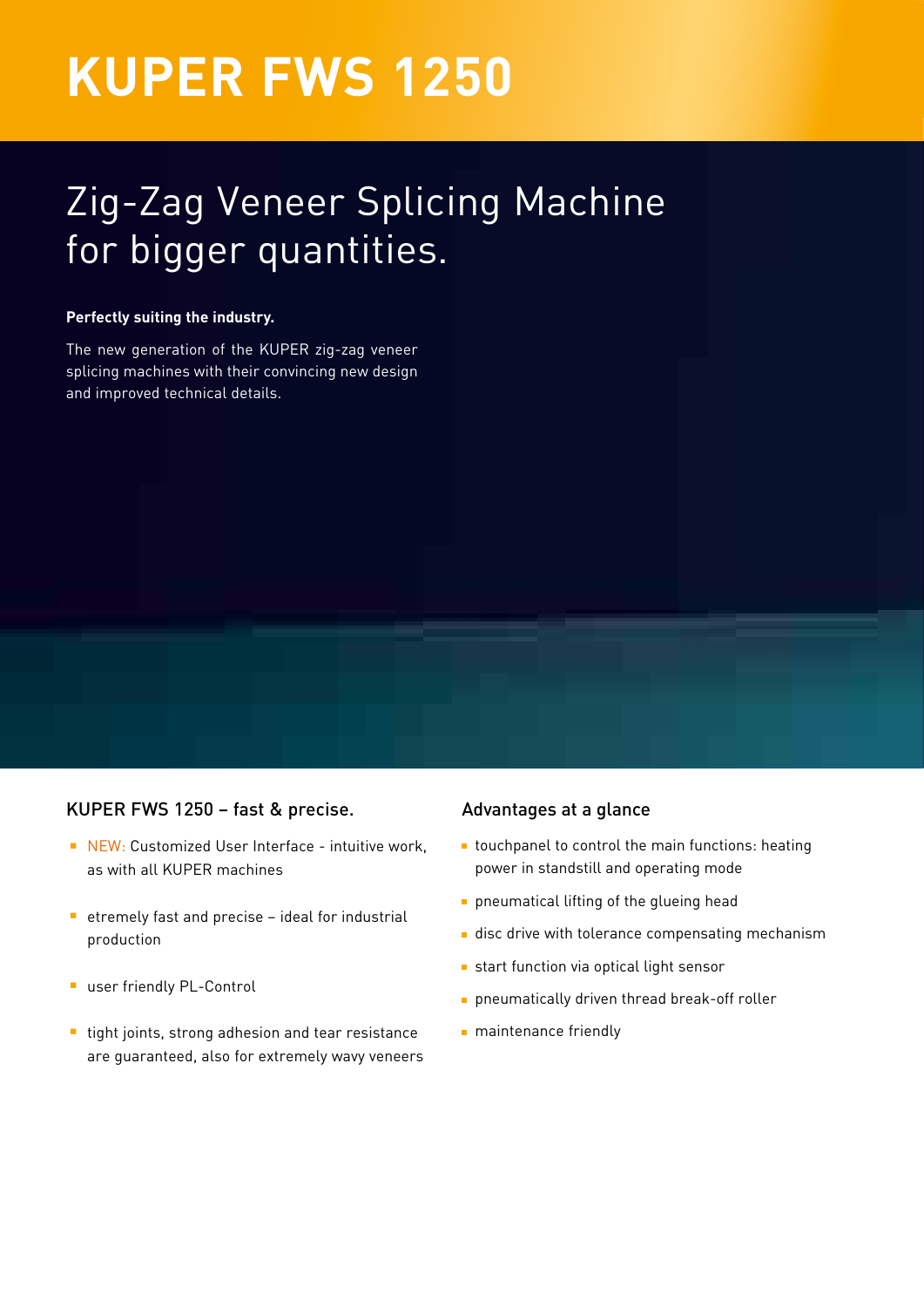



#### Technical data

| Throath depth              | $1250 \text{ mm}$                              |
|----------------------------|------------------------------------------------|
| Feed speed 4 steps         | approx. 15, 30, 45<br>and $60 \text{ m/min}$ . |
| Veneer thickness           | approx. $0.3 - 3.0$ mm                         |
| Operation voltage standard | 400 V, 3 Ph, 50 cycl. or<br>special voltage    |
| Total connection load      | approx. 1.80 kVA                               |
| Space required             | 1870 x 720 x 1580 mm                           |